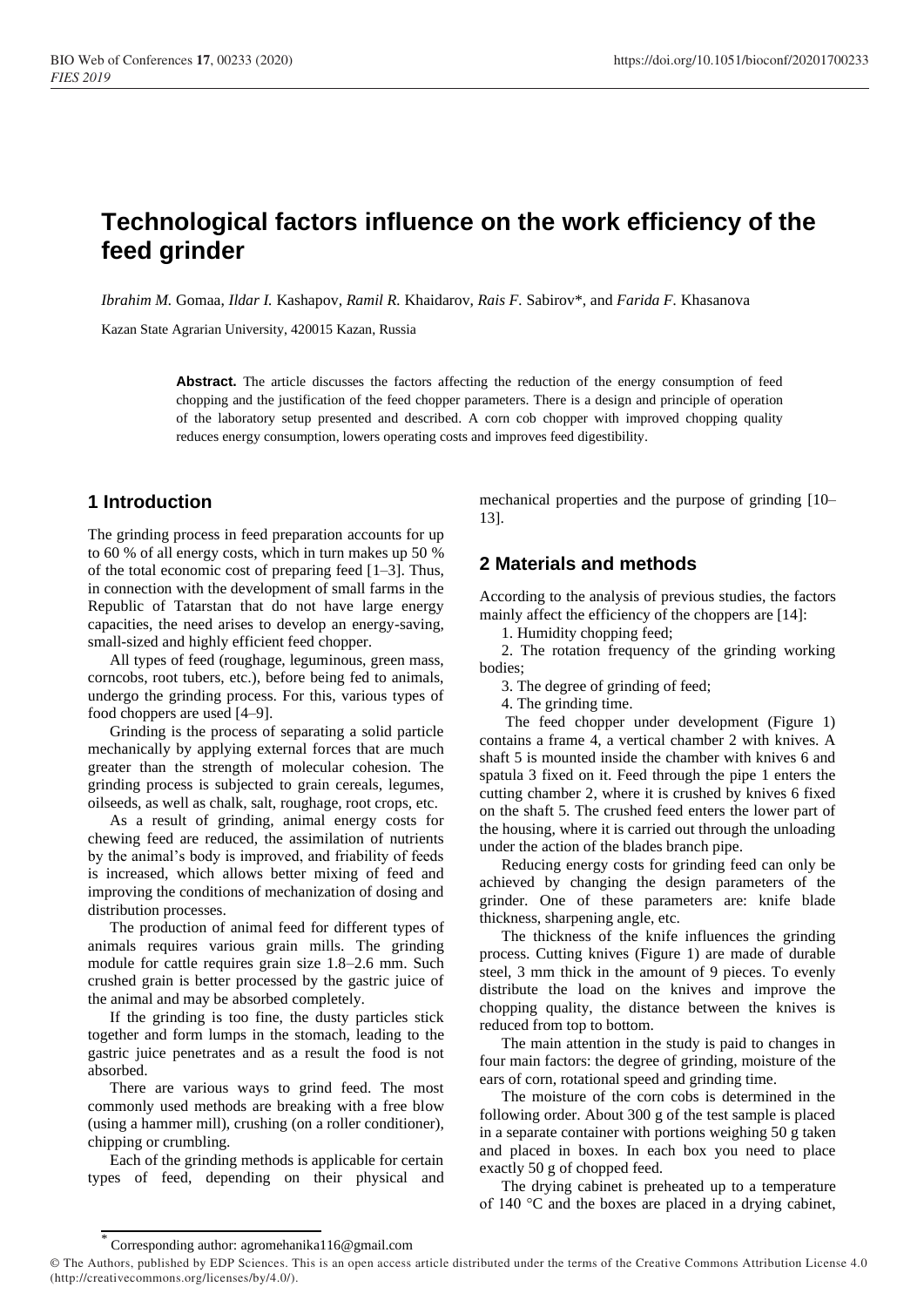being kept for 40 minutes at a temperature of 130 °C. After time, the boxes are removed from the cabinet, closed with lids and cooled for 15–20 minutes.



Fig. 1. General view of the feed chopper being developed: 1 – inlet pipe; 2 – cutting case; 3 – scapula; 4 – frame; 5 – shaft; 6 – knives; 7 – rubber sealant; 8 – discharge pipe; 9 – electric motor.

#### **3 Results**

The authors of this article conducted experiments to determine the effect of rotation speed and moisture of the crushed feed on the grinding time, productivity and the degree of grinding.

The experiments were conducted on a manufactured laboratory setup for grinding feed. The frequency of rotation of the blade rotor varied within 600, 900, 1200 and 1500 min–1 . There were corn cobs with a moisture content of  $W = 33$  and 66 % prepared.

The results of the experiments were processed in Microsoft Office Excel 2007, with the help of which the data were obtained which are presented in tables 1, 2, 3, 4 and in the form of graphs.

**Table 1.** Dependence of feed grinding time on rotation speed and feed moisture

| Humidity, % | Grinding time, s                  |     |      |      |  |
|-------------|-----------------------------------|-----|------|------|--|
|             | Rotation speed, min <sup>-1</sup> |     |      |      |  |
|             | 600                               | 900 | 1200 | 1500 |  |
| 33          | 10.6                              | 8.9 | 7.6  | 6.4  |  |
| ร6          | 11.6                              | 9.4 | R 9  | ና ጸ  |  |

According to the graph, regardless of the moisture content of the feed ground, the grinding time decreases with an increase in the rotational speed of the grinding rotor.

The graph shows, the productivity of the grinder increases due to the increase in the speed of rotation of the grinding rotor.

**Table 2.** The dependence of the grinder on the speed of feed rotation and humidity

| Humidity, % | Productivity, kg/h         |      |      |      |  |
|-------------|----------------------------|------|------|------|--|
|             | Rotation speed, $min^{-1}$ |      |      |      |  |
|             | 600                        | 900  | 1200 | 1500 |  |
| 33          | 50.9                       | 60.6 | 70.5 | 84.1 |  |
| 66          | 46.5                       | 57.2 | 65.8 | 79.2 |  |

**Table 3.** The dependence of the degree of feed grinding on the speed of rotation at a moisture content of 33 %

| Humidity, % | The degree of grinding, % |                                   |      |      |      |
|-------------|---------------------------|-----------------------------------|------|------|------|
|             | The sizes of              | Rotation speed, min <sup>-1</sup> |      |      |      |
|             | the crushed<br>particles  | 600                               | 900  | 1200 | 1500 |
| 33          | $\geq \varnothing$ 8 mm   | 16.8                              | 17.6 | 18.1 | 14.7 |
|             | $\geq \varnothing$ 7 mm   | 49.7                              | 34.8 | 32.6 | 18.4 |
|             | $\geq \varnothing$ 6 mm   | 29.7                              | 38.8 | 26.1 | 27.2 |
|             | $> \varnothing$ 5 mm      | 1.65                              | 3.7  | 9.5  | 14.5 |
|             | $> \varrho 4$ mm          | 0.9                               | 1.92 | 4.6  | 5.9  |
|             | $> \sigma$ 3 mm           | 0.54                              | 1.58 | 3.1  | 6.8  |
|             | $> \varnothing$ 2 mm      | 0.25                              | 0.98 | 3.8  | 5.7  |
|             | $> \sigma 1$ mm           | 0.46                              | 0.62 | 2.2  | 6.8  |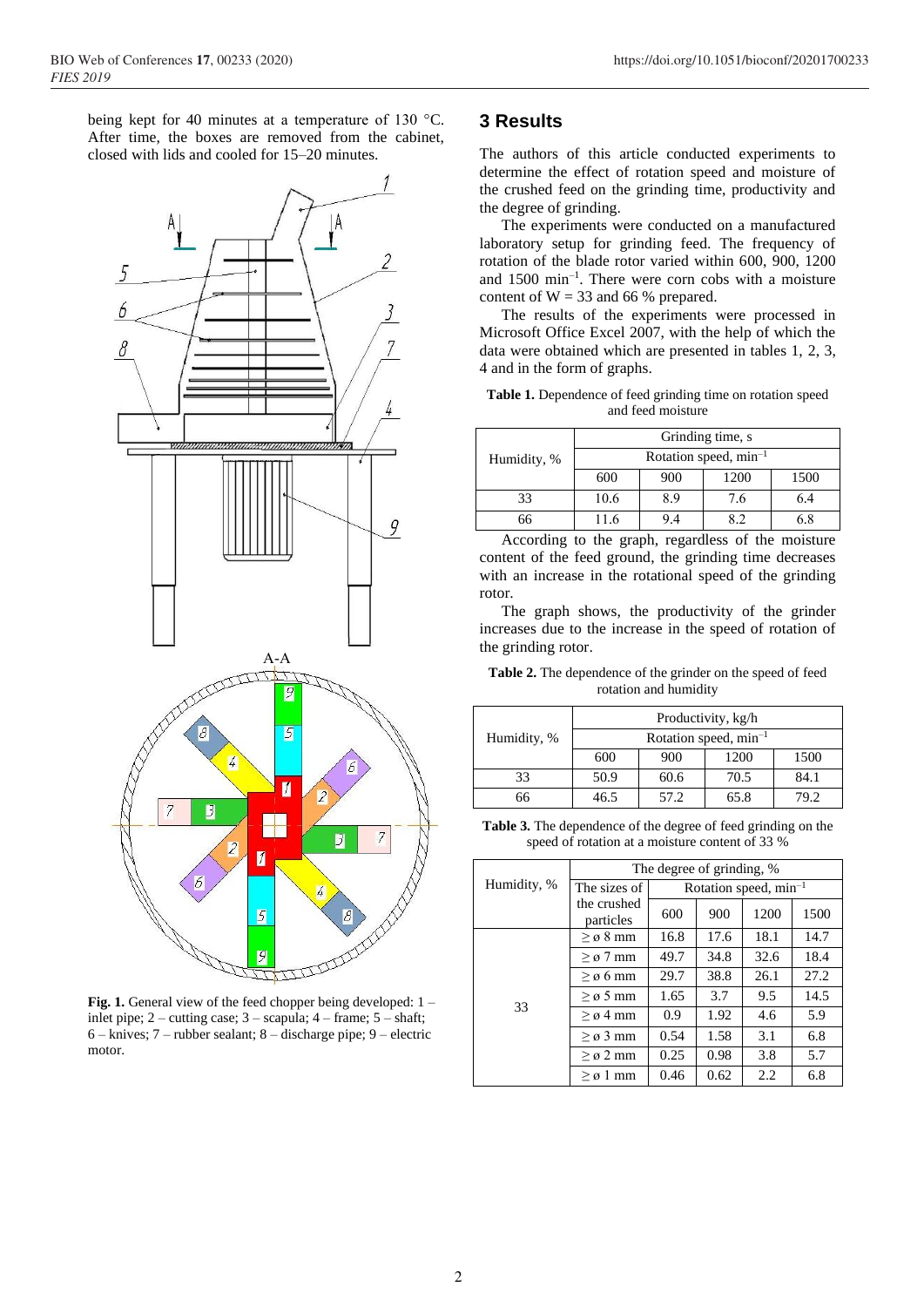

**Fig. 2.** Graph of feed grinding time versus rotational speed and feed moisture



**Fig. 3.** A graph of the chopper performance versus rotational speed and feed moisture



**Fig. 4.** The dependence of the degree of feed grinding on the rotation speed at a moisture content of 33 %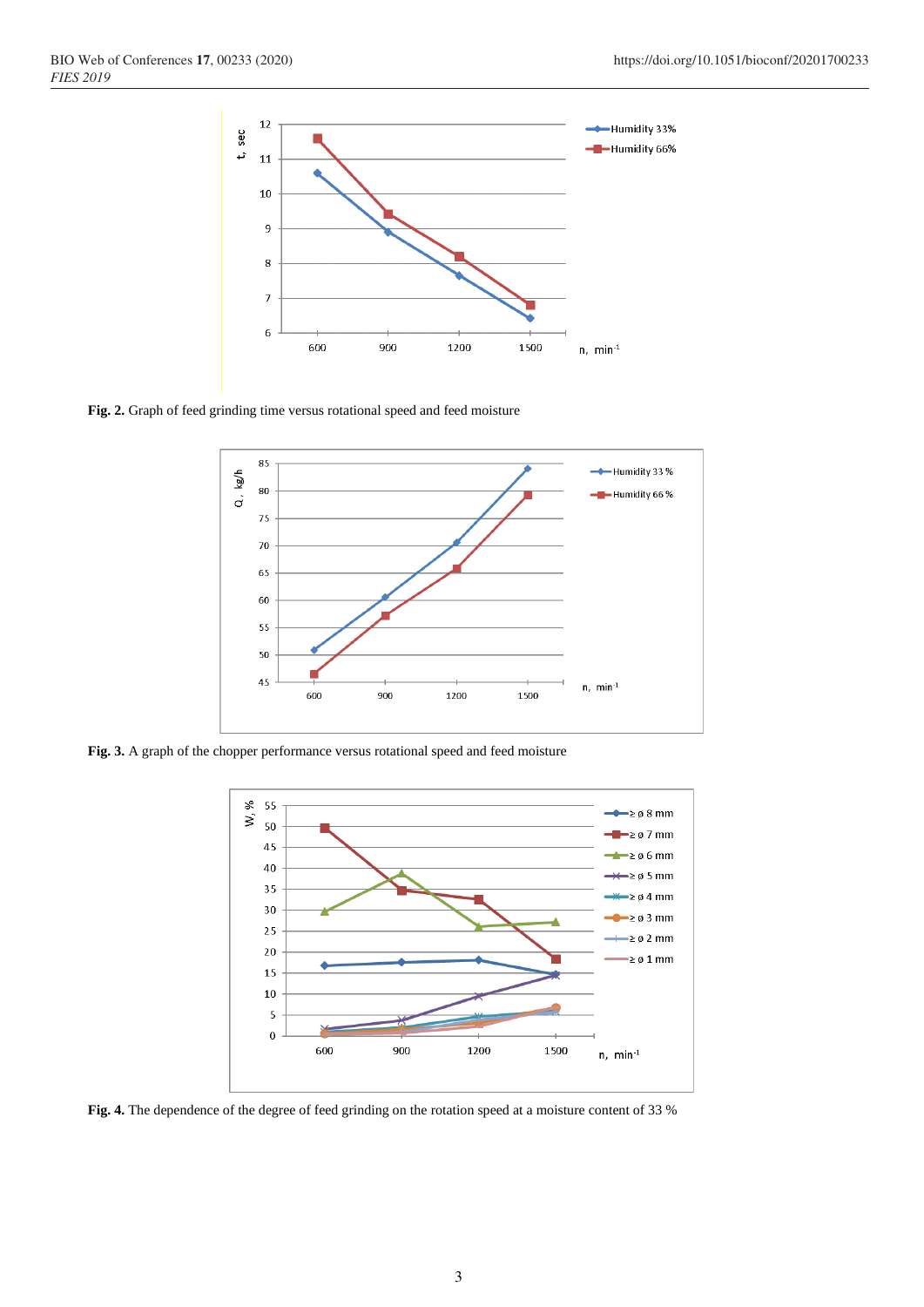

**Fig. 5.** The dependence of the degree of feed grinding on the rotation speed at a humidity of 66 %

| Humidity,<br>$\frac{0}{0}$ | The degree of grinding, % |                                   |      |      |      |
|----------------------------|---------------------------|-----------------------------------|------|------|------|
|                            | The sizes                 | Rotation speed, min <sup>-1</sup> |      |      |      |
|                            | of the                    |                                   |      |      |      |
|                            | crushed                   | 600                               | 900  | 1200 | 1500 |
|                            | particles                 |                                   |      |      |      |
| 66                         | $> \sigma 8$ mm           | 38.3                              | 31.3 | 26.3 | 28.6 |
|                            | $\geq \varnothing$ 7 mm   | 47.4                              | 50.1 | 44.4 | 30.4 |
|                            | $\geq \varnothing$ 6 mm   | 8.5                               | 11.8 | 15.2 | 17.3 |
|                            | $> \varnothing$ 5 mm      | $2.2^{\circ}$                     | 2.9  | 4.7  | 6.7  |
|                            | $> \varrho 4$ mm          | 0.8                               | 0.8  | 1.7  | 3.3  |
|                            | $> \varnothing$ 3 mm      | 0.9                               | 1.1  | 2.9  | 3.7  |
|                            | $> \varnothing$ 2 mm      | 1.2                               | 0.8  | 3.4  | 6.5  |
|                            | $> \varrho 1$ mm          | 0.7                               | 1.2  | 1.4  | 3.5  |

**Table 4.** The dependence of the degree of grinding of feed on the rotation speed at a humidity of 66 %

# **4 Conclusion**

1. According to the results of experimental studies, the bulk of the crushed feed has a particle size of more than 5 mm. This condition is unsatisfactory.

2. Based on this, in order to reduce the degree of feed grinding, there is a need to install 3 additional knives for each mixing blade.

## **References**

- 1. B.G. Ziganshin, *Improving the efficiency of technical means of preparing feed in animal husbandry based on expanding the technological capabilities of choppers,* PhD dissertation (Kazan, 2004)
- 2. B.G. Ziganshin, *New technical means for grinding feed,* Dairy and beef cattle breeding, **8,** 16 (2004)
- 3. D.I. Fayzrakhmanov, F.T. Nezhmetdinova, B.G. Ziganshin, A.R. Valiev, *Food safety in the WTO,* Rural mechanic, **11(57),** 4–6 (2013)
- 4. I.I. Kashapov, *Energy-saving technologies in agriculture,* in *proc. of the VI int. sci. and practi. conf. Actual problems of energy of agriculture,* 88– 90 (Tsesain, Saratov, 2015)
- 5. N.M. Koshkare, Installation for preparative ration of feed mixtures, Patent no. 2272401 RU. – Publ. 03/27/2006. Bull. no. 9.
- 6. K.A. Vladimirovich, P.V. Ivanovich, Crusher feed, Patent no. 2019953 RU. – Publ. 09/30/1994.
- 7. V.V. Shevtsov, E.I. Reznik, P.A. Savinykh, Twostage crusher feed, Patent no. 2193839 RU. – Publ. 12/10/2002. Bull. no. 34.
- 8. B.G. Ziganshin, I.E. Volkov, R.R. Khaidarov, I.F. Fayzullin, Universal shredder feed. Patent no. 2296011 RU. Publ. 03/27/2007. Bull. no. 9.
- 9. R.R. Khaidarov, B.G. Ziganshin, *Universal shredder of root tubers IKH-5.5,* Bull. of Kazan state agrar. Univer., **7(1(23)),** 109–111 (2012)
- 10. B.G. Ziganshin, *Technologies and technical means of preparation of feeds* (Publishing house of Kazan University, Kazan, 2003)
- 11. B.G. Ziganshin, A.R. Valiev, N.N. Khamidullin, *Some problems of technical support of agriculture and prospects of its development,* Bull. of Kazan state agrarian Univer., **3(2(8)),** 148–152 (2008)
- 12. B.G. Ziganshin, A.V. Dmitriev, A.R. Valiev et al., *Forage harvesting machines (Machines for fodder),* Textbook, 2rd ed. (LAN, St. Petersburg, 2016)
- 13. B.G. Ziganshin, R.R. Lukmanov, R.R. Gainutdinov, *Energy-saving technical means in dairy farming,* in